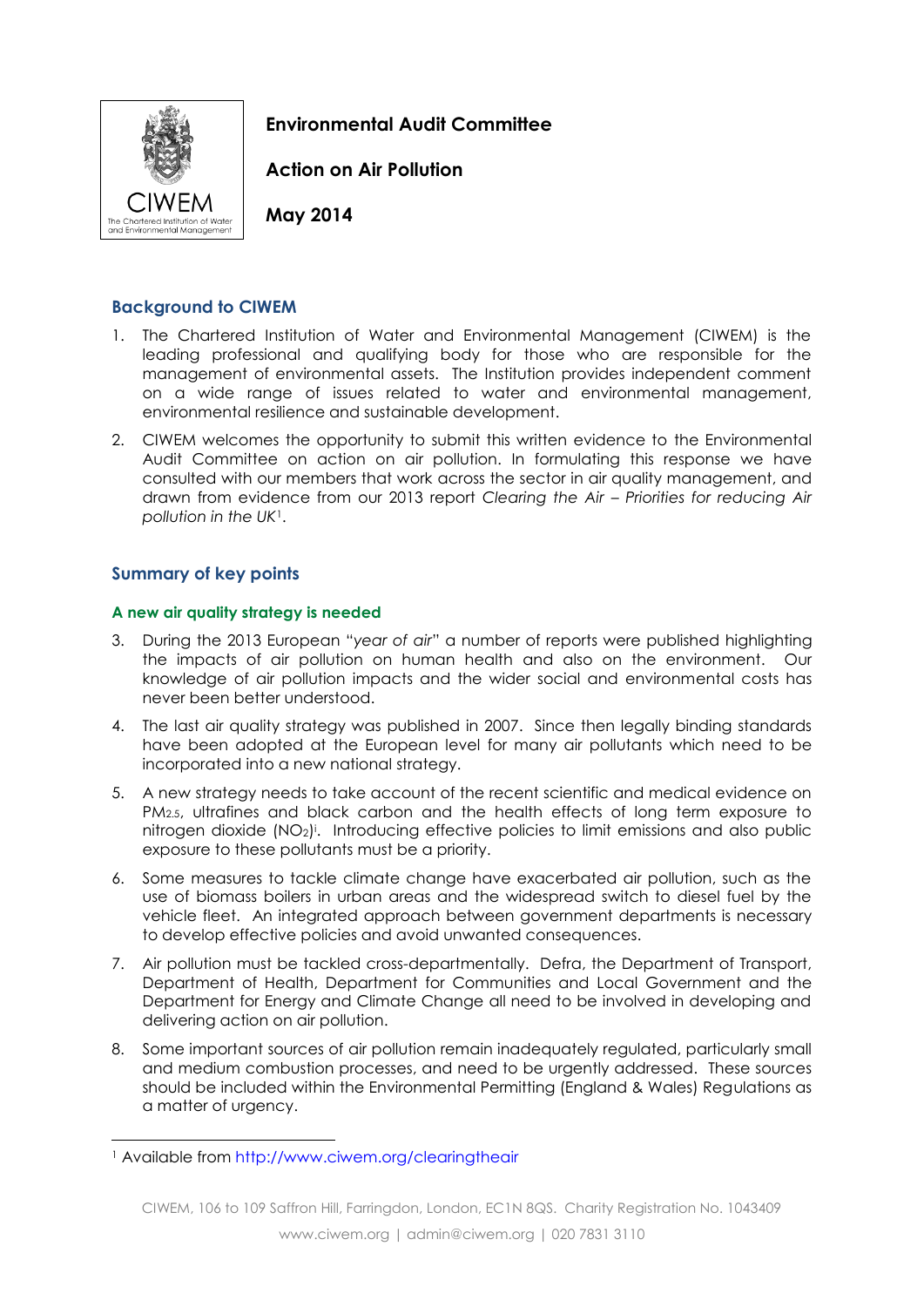- 9. As well as significant impacts on human health, air pollution also has a profound impact on the natural environment. An integrated approach to address air pollution will not only have profound benefits for human health but could also deliver considerable protection for vulnerable habitats.
- 10. CIWEM asserts that we need a policy framework for air quality management to be put in place for at least the next 15 years. There is no single solution to tackling air pollution and a suite of measures will be needed.

#### **The main cause of poor air quality in the UK is road transport.**

- 11. Road transport is the main source of pollution in 92% of Air Quality Management Areas. Very significant reductions in emissions, particularly from traffic, are required to meet existing air quality standards.
- 12. The Highways Agency should be given stronger direction and responsibility by the UK Government to ensure that air quality objectives are achieved.
- 13. EU emission standards have not delivered their anticipated benefits and more needs to be done to ensure that real world emissions are reduced in-line with the results of Type Approval tests. The Department for Transport has a key role in promoting better vehicle emission regulations in Europe.

#### **The adverse effects of poor air quality need to have a much higher public profile**

- 14. Public pressure is important to challenge the current inadequacies in solving air quality, but the public is generally unaware of the issue.
- 15. Where there is significant public exposure to poor air quality at the local level, measures to reduce air pollution might include low emission zones and a reduction in traffic. These measures may not be popular so a greater awareness of the health implications will improve acceptance by the public. This will require a concerted effort and funding by central government.

#### **Secure, long-term dedicated capital funding streams are needed for active transport**

- 16. Active transport is recognised as a means to deliver essential health, sustainable growth and environment objectives.
- 17. The Local Sustainable Transport Fund (LSTF) has been a great example and a successful approach to funding sustainable and active transport modes. It ends in 2016 and as yet a successor investment plan has not been identified.
- 18. CIWEM is currently working on an initiative *Active Transport for Healthy Living* with ten other professional bodies and organisations. The first material is due to be published in June and we would be pleased to share this with the Committee.

## **Evidence to the inquiry**

#### **The priority and targets on air quality in Defra's planning**

- 19. Air pollution is Britain's forgotten public health crisis. Each year, around 29,000 deaths are attributable to anthropogenic particulate matter (PM) in the UKiiii, at a cost to the economy of up to £16 billion a yeariv. PM and other air pollutants can affect both morbidity (illness) and mortality (deaths)<sup>v</sup>.
- 20. The current National Air Quality Strategy is out of date. A new Strategy is required to take account of the recent scientific and medical evidence on the sources and effects of air pollution.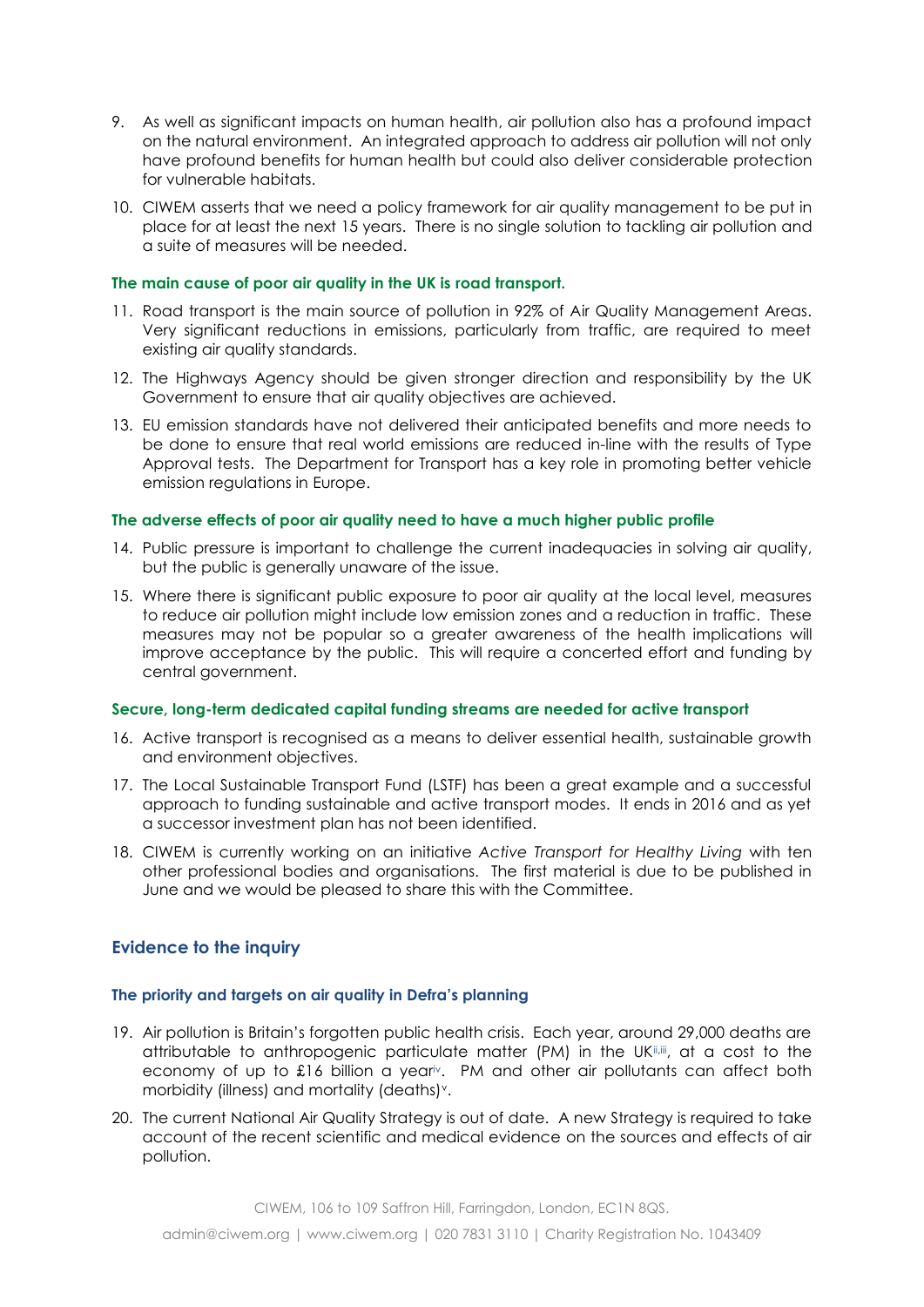- 21. Given the evidence of the health impacts of PM, new policies are required to effectively reduce public exposure<sup>v</sup>i. These may need to focus on the different components and sizes of PM such as black carbon and ultrafine particles (PM0.1).
- 22. Evidence of background measurements indicate that regional (rural) background concentrations make a considerable contribution to the overall mass of  $PM_{2.5}$  in urban areas. These regional background concentrations are dominated by secondary PM2.5, primarily as ammonium nitrate. Therefore measures to control rural emissions of ammonia will have a direct effect on reducing urban PM2.5 which will have a significant benefit to human health<sup>vii</sup>.
- 23. New evidence is also emerging of the health effects of long term exposure to NO2, and given the widespread non-compliance with the EU limit value, introducing effective policies to limit NOx (oxides of nitrogen) emissions and public exposure to NO2 must be a priority.

#### **Strategy and inter-departmental co-ordination, including on transport and planning matters**

- 24. The impacts of air pollution extend beyond that of public health demonstrating the need for a joined up approach. Air pollution must be tackled cross-departmentally; Defra cannot remain solely responsibility for delivering action on air pollution. The Department of Transport, Department of Health, Department for Communities and Local Government and the Department for Energy and Climate Change all need to be involved in developing and delivering action.
- 25. Emissions of the main greenhouse gas,  $CO<sub>2</sub>$ , and  $NO<sub>x</sub>$  and PM are linked, as they are all emitted from the same source, during combustion of fuels. Therefore many measures to reduce CO<sub>2</sub> emissions will also reduce urban air pollutants. For example in central London the heating of commercial buildings is an important source of NO<sub>x</sub>; reducing energy demand will also reduce air pollution emissions. This applies to transport as well as stationary sources.
- 26. The impact of air pollution on the natural environment is also important and the national air quality strategy should include critical levels and critical loads to be used in decision making such as in planning applications. Currently 68% of sensitive UK habitats exceed their capacity (critical load) for eutrophication from atmospheric nitrogen compounds. With existing emission cuts that figure only falls to around 50% by 2020viii.
- 27. Some policy measures exacerbate air pollution such as the use of biomass boilers in urban areas and the widespread switch to diesel fuel by the vehicle fleet. This underlines the need for an integrated approach between the Government departments to develop effective policies and avoid unwanted consequences.
- 28. There is recent evidence to suggest that improvements in air quality in London from the low emission zone have been countered by emissions of PM<sup>10</sup> from burning wood as a secondary heating source<sup>ix</sup>. Wood burning, unless in a specifically designed and authorised boiler or stove, was prohibited in much of Greater London by the 1956 Clean Air Act. This study suggests this legislation is not effective as public awareness is possibly low.
- 29. The planning system can play a role in determining where polluting development can be located and protecting sensitive development, such as housing, from poor air quality. It can also be used to promote and fund low emission strategies such as the installation of electric charging points. In particular, the planning system can be used to stop the development of significant combustion sources of NO<sub>x</sub> and PM in urban areas.
- 30. The Mayor of London requires all new development to be 'air quality neutral', which will require the calculation of the NO<sub>x</sub> and PM emissions of new developments, and actions to offset them where they are above defined benchmarks.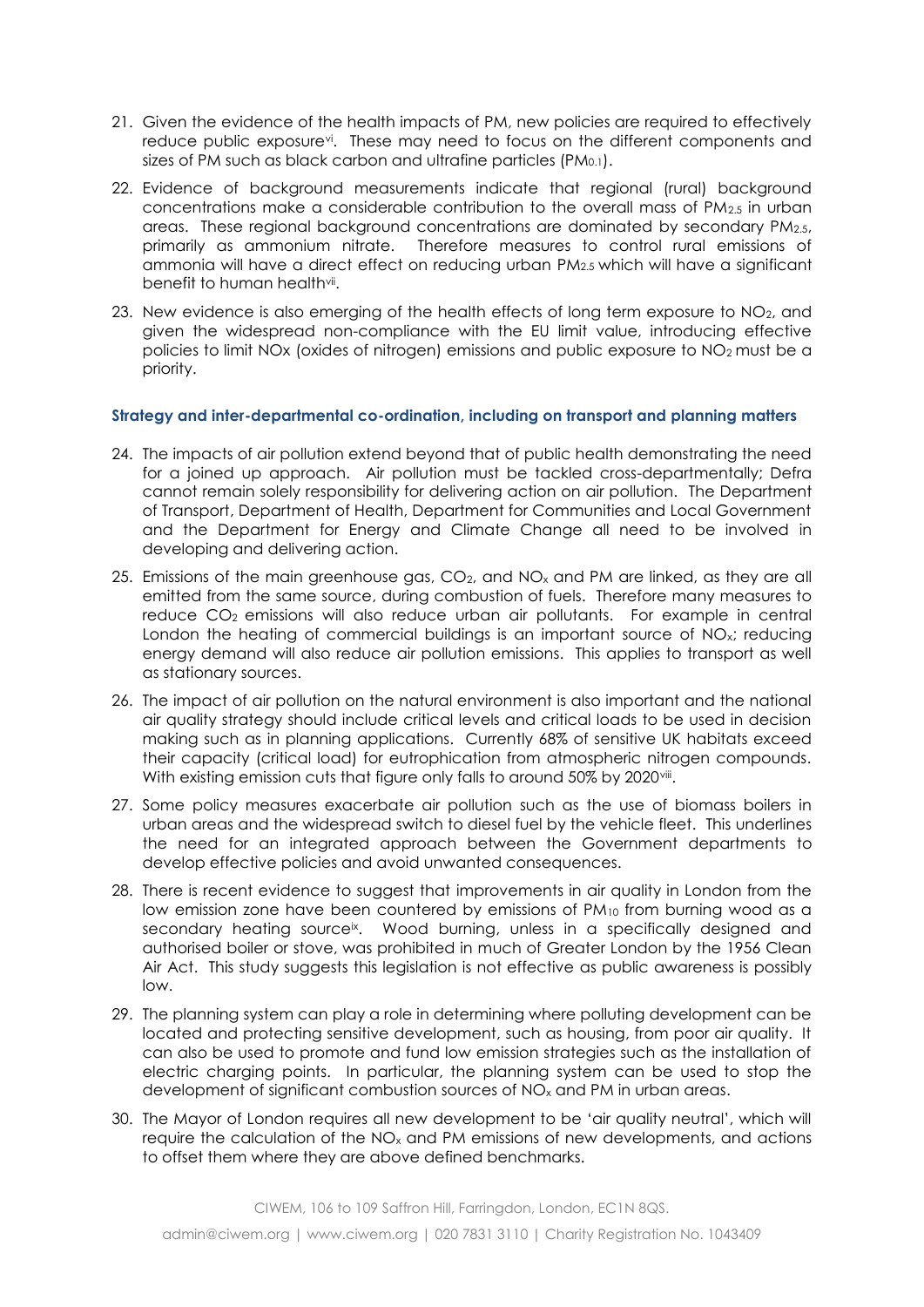- 31. Local authorities outside London need to ensure that their Local Plans include robust air quality policies that enable them to legitimately reject applications on air quality grounds, or to reduce the negative impact of a proposed development, by requiring better design, best practice measures and techniques, and, if necessary, appropriate mitigation.
- 32. CIWEM believes the Highways Agency should be given stronger direction and responsibility by the UK Government to ensure that air quality objectives are achieved alongside all roads where there is relevant public exposure, and that new infrastructure does not cause a large deterioration in air quality where it is currently good.

#### **Support for local authorities in tackling air pollution, and how any European Commission fines might fall on them**

- 33. The Air Quality Action Plans have largely been ineffective at reducing emissions because many local authorities do not have any powers to control traffic. Unitary authorities (as the highways authority), do have control over most roads within their boundaries, but the busiest roads tend to be those controlled by the Highways Agency.
- 34. The highways authorities tend not to give high priority to controlling emissions as often large reductions are required to meet the objectives, which would require significant changes to the local road network.
- 35. Currently local authorities have to work in partnership with the Highways Agency, but CIWEM believes if the Highways Agency was made responsible for local air quality from traffic emissions more progress is likely to be achieved. The Highways Agency, as a larger organisation, can afford greater in-house expertise and is also likely to have the ability to exercise more influence.
- 36. At the local level, measures to reduce air pollution might include low emission zones and reduction in traffic where there is significant public exposure to poor air quality. There is a need for a much greater commitment to raise awareness of the health implications of NO<sup>2</sup> and PM exposure, to achieve greater acceptance of the measures needed to control them. Public pressure is important to challenge the current inadequacies of local authorities in solving air quality, but the public is generally unaware of the issue.
- 37. Some important sources of pollution remain inadequately regulated, particularly small and medium combustion processes, and these need to be urgently addressed. The explicit control of PM (and  $NO<sub>x</sub>$ ) emissions from small and medium sized combustion sources should be included within the Environmental Permitting (England & Wales) Regulations as a matter of urgency, to provide local authorities with the ability to control black smoke emissions within their boundary, and hence have powers to control PM2.5 emissions for this source.
- 38. The proposals for new 2030 national emission limits in the revised National Emissions Ceiling Directive (NECD), as well as the provisions for the Directive on medium sized combustion plant provide further impetus to revise and update the UK's air quality strategy to address their impacts.
- 39. CIWEM believes that Local Air Quality Management should be reviewed when a new air quality strategy is put in place. It has been operating for more than 15 years and should be reviewed to determine whether it remains fit for purpose.
- 40. Under the Localism Act, infraction fines may be passed on to Local Authorities. This may not be entirely fair when they do not have the powers required to control all sources of air pollution.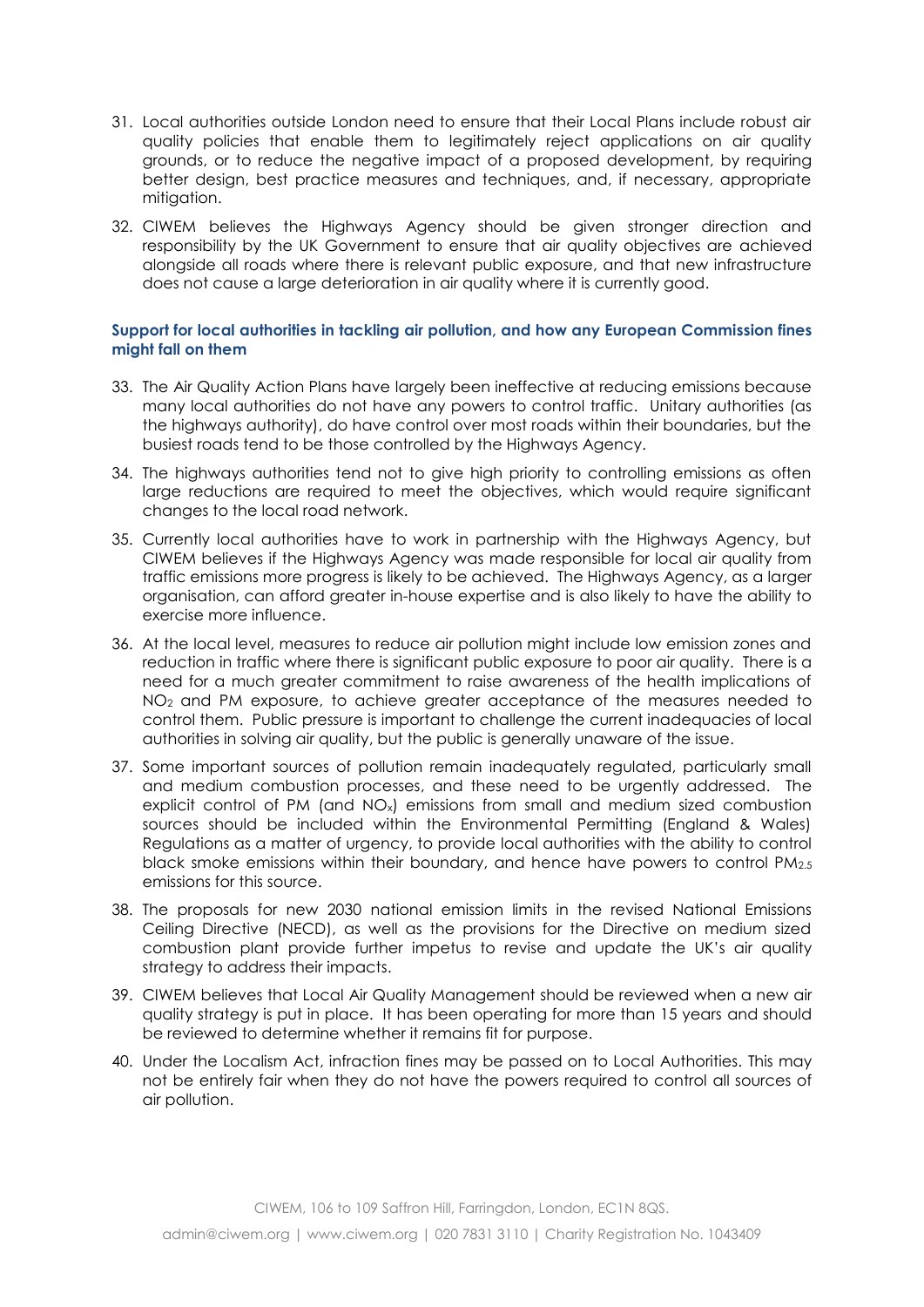#### **The implications of local authorities' enhanced responsibilities for public health**

41. Recent reform of planning and health and social care frameworks include the introduction of the National Planning Policy Framework (NPPF) and associated guidance, the Localism Act 2011 and the Health and Social Care Act 2012. Local authorities are also measured against 68 Public Health Outcome Measures to assess how they are improving the health of their population<sup>x</sup>. These closer linkages are necessary and welcome. They will allow professionals in health, environment and planning to work collaboratively, but it will take time before any outcomes can be measured.

#### **Low Emissions Zones, vehicle emissions limits and public awareness campaigns**

- 42. The main cause of poor air quality in the UK is road transport; it is the main source of pollution in 92% of Air Quality Management Areas<sup>xi</sup>. Emissions can be reduced in a number of ways including using cleaner vehicles, controlling in-service emissions (e.g. by MOT and on-road tests), reducing congestion (emissions are greatest during stop-start driving), reducing the number and length of journeys by private car and the movement of freight by road.
- 43. Emissions can be controlled by restricting the type of vehicles within a defined area, i.e. a low emission zone (LEZ). London has the world's largest LEZ, which along with the normal fleet turnover, is expected to reduce PM<sub>10</sub> and NO<sub>x</sub> emissions by a third by 2015. However these projections may be optimistic in light of the recent evidence on the real world emissions performance of vehicles (see also paragraph 46 and 47).
- 44. LEZs may be an important policy option for complying with the EU limit values; they have been found to be the most cost effective of the measures evaluated for delivering improvements to NO $_2$ xii. However a single set of criteria needs to be established to ensure a degree of consistency between LEZs in different towns, to make it easier for drivers to comply. It is also important that the criteria for LEZs are regularly updated to reflect the changing vehicle fleet.
- 45. Defra's annual air quality grants have focused on measures to reduce emissions, including voluntary means of working in partnership with local employers, freight and logistics firms, bus operators and others to reduce emissions. For voluntary measures to be effective the adverse effects of poor air quality need to have a much higher public profile than they currently have, which will require investment by central government.

#### **The role that might be played by new environmental technologies, and the scope for wider transport policies - for example on public transport and cycling and walking - to cut air pollution**

- 46. NO<sup>x</sup> emissions from road traffic have not reduced in line with the EU emission limits as anticipated. In-service tests have shown no change in  $NO<sub>x</sub>$  emission from diesel cars over the last two decades even under Euro VI standards, and bus emissions may have increased over a similar period. It is vital that future EU emission regulations result in real world improvements to vehicle emissions in line with the results in Type Approval tests. The Department for Transport has a key role in promoting better vehicle emission regulations in the EU.
- 47. Further steps are needed to ensure that future legislation effectively controls emissions. A range of approaches is needed including remote sensing and on-board portable emission monitoring. For vehicles meeting the Euro VI standard the UK Government should test a range of vehicles as they become available on the market to ensure that they meet the legislated in-service requirements, and to act quickly if they do not.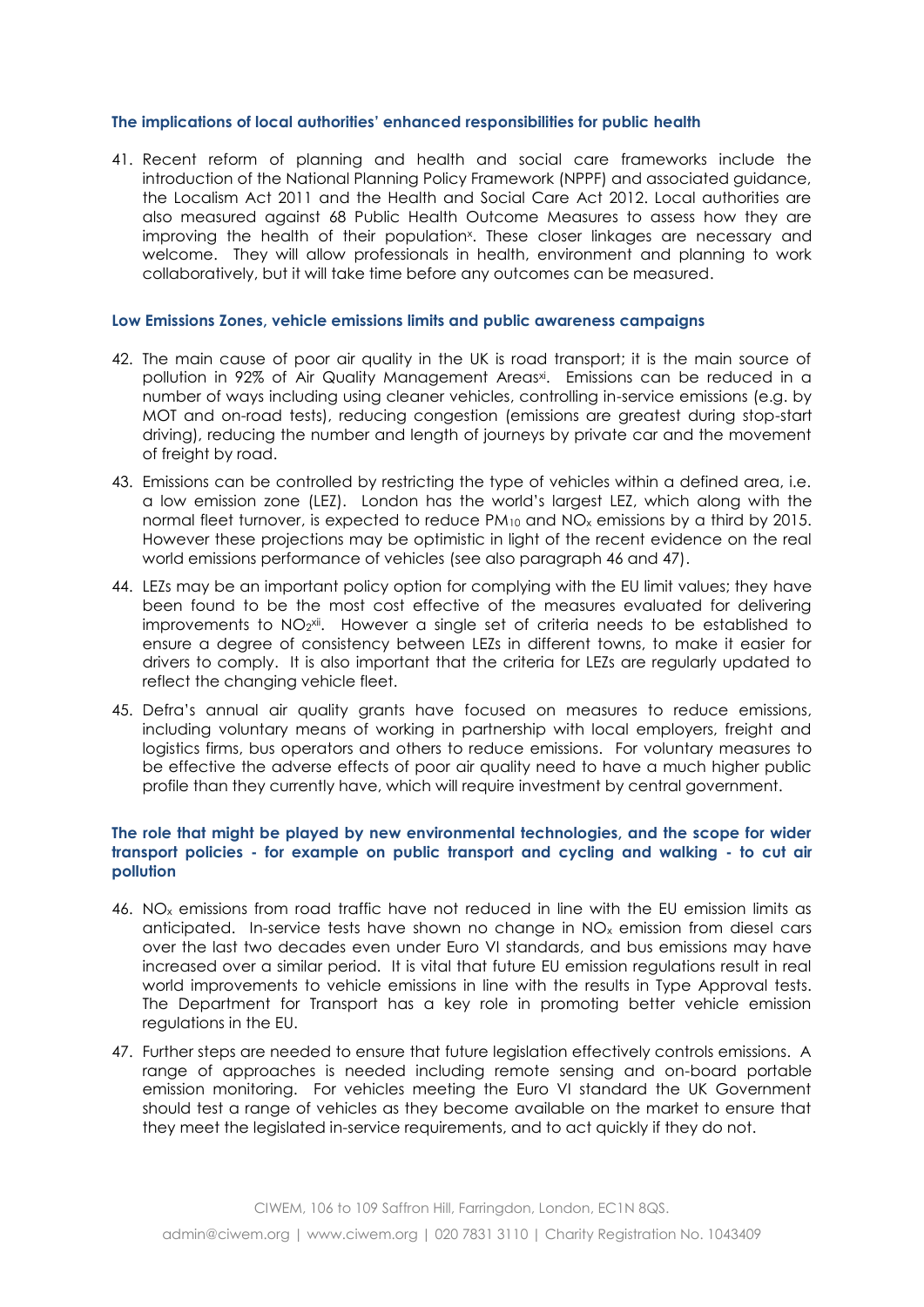- 48. Consideration should be given to the use of transient testing with appropriately stringent limits at the annual MOT Test. This would identify more gross emitters, particularly diesel vehicles.
- 49. Some motorists use electronic 'chips' to override the electronic management system of their vehicle; an essential part of the emission control. More should be done to clamp down on the selling, fitting and use of these devices.
- 50. Due to the pollution emitted from tyres and break wear (around 80% of PM<sup>xiii</sup>), electric and hybrid vehicles cannot provide the ultimate solution. Encouraging active transport is one way to significantly reduce traffic and air pollution.
- 51. The evidence base and policy case for active transport already exist. It is recognised as a means to deliver essential health, sustainable growth and environment objectives.
- 52. Measures to enable more walking and cycling deliver very high benefit to cost ratios. As they are individually small, they may be less attractive politically. Yet in combination with a package of measures on a regional scale they can be politically significant, popular with the electorate and better value for money than single large infrastructure schemes.
- 53. The Local Sustainable Transport Fund (LSTF) has been a great example and a successful approach to funding sustainable and active transport modes. It ends in 2016 and as yet a successor investment plan has not been identified. CIWEM considers three things are required to build on the current strong evidence and policy for active transport and translate it into reality:
	- a. Top level political leadership, with a cross-governmental Action Plan for the expansion of active transport, growth targets and objectives in all the relevant departments, and investment programmes;
	- b. Secure, long-term dedicated capital funding streams, top-sliced from allocations to local areas such as the Local Growth Fund, to re-shape our urban realm and allow active transport to become the default choice for shorter journeys; and
	- c. A secure, long-term revenue funding programme, similar to the successful LSTF, enabling major travel behaviour programmes, widespread training and professional development across all the relevant disciplines. This, together with the capital programme, allows for a comprehensive, integrated multi-year work programme to change social norms and individual behaviour.

## **References**

1

- iv Defra, 2010, Valuing the Overall Impacts of Air Pollution.
- v Air Quality Expert Group, 2012, Fine Particulate Matter (PM2.5) in the United Kingdom. A report to Defra and the Devolved Administrations
- vi Air Quality Expert Group, 2012, Fine Particulate Matter (PM2.5) in the United Kingdom. A report to Defra and the Devolved Administrations

CIWEM, 106 to 109 Saffron Hill, Farringdon, London, EC1N 8QS.

i Raaschou-Nielsen et al. Air pollution and lung cancer incidence in 17 European cohorts: prospective analyses from the European Study of Cohorts for Air Pollution Effects (ESCAPE) The Lancet 10th July 201[3 http://dx.doi.org/10.1016/S1470-2045\(13\)70279-1](http://dx.doi.org/10.1016/S1470-2045(13)70279-1)

ii Committee on the Medical Effects of Air Pollution (COMEAP). 2010. [The Mortality Effects of Long-](http://www.comeap.org.uk/images/stories/Documents/Reports/mortality%20report%202009.pdf)Term [Exposure to Particulate Air Pollution in the United Kingdom.](http://www.comeap.org.uk/images/stories/Documents/Reports/mortality%20report%202009.pdf)

iii "The current (2008) burden of anthropogenic particulate matter air pollution is, with some simplifying assumptions, an effect on mortality in 2008 equivalent to nearly 29,000 deaths in the UK at typical ages and an associated loss of total population life of 340,000 life-years. The burden can also be represented as a loss of life expectancy from birth of approximately six months." COMEAP, 2010